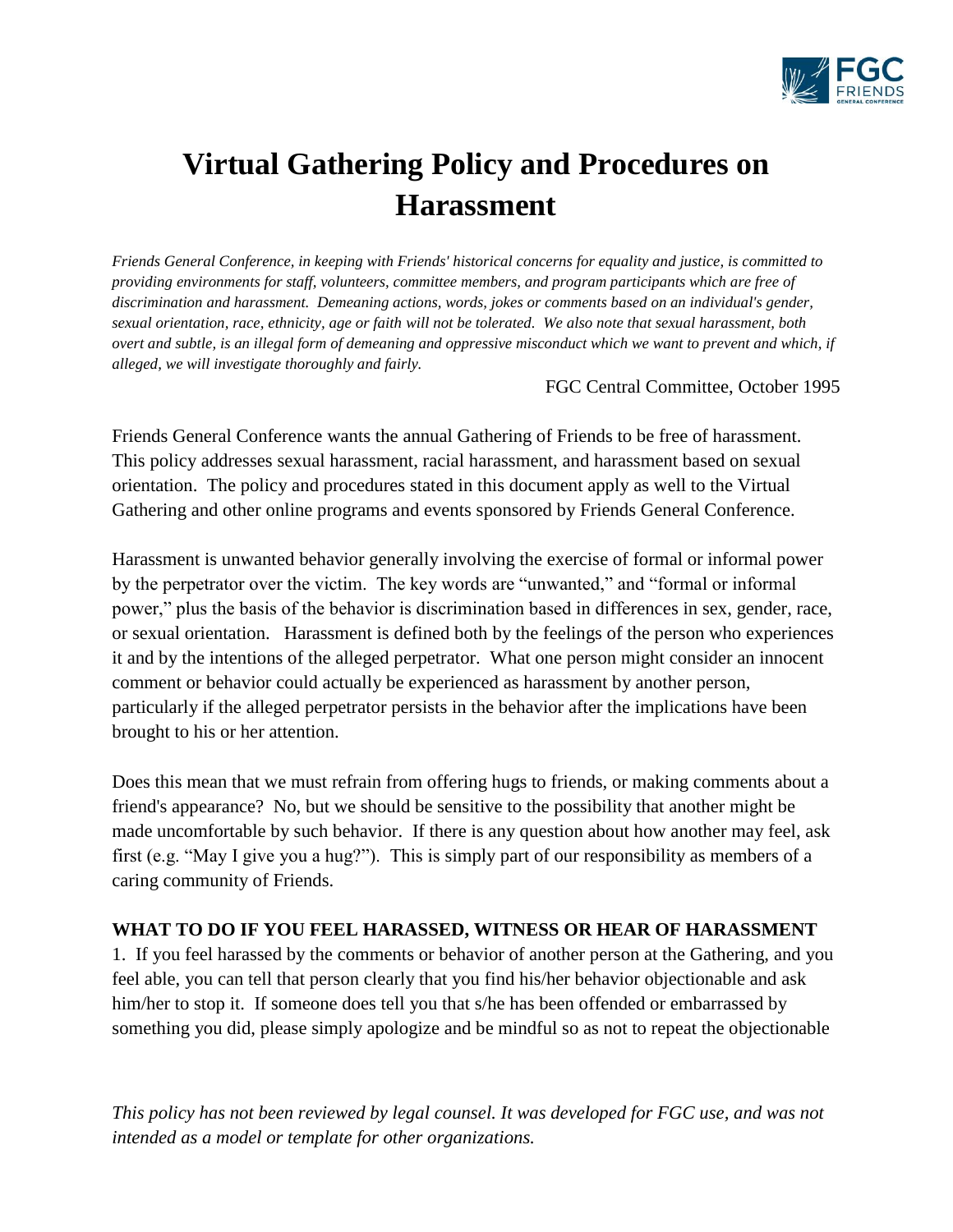

behavior. Do not argue about her/his feelings or defend your behavior. You cannot tell someone else how s/he should feel about something you say or do.

2. FGC has established a small Harassment Investigation Committee (H.I.C.) which includes a broad representation of the population of FGC. If you feel unable to confront the person, or find that he/she repeats the objectionable behavior despite your request to stop it, you may approach this committee with your concern. You may request a meeting with the "Harassment Investigation Committee" by contacting the Gathering Office or calling 267-645-9002, to speak directly with a member of this committee (see list below)\*. Be sure to include your room number (when applicable) and when/how to contact you on any note. You may choose to pursue either an informal or a formal procedure for dealing with the situation.

3. If you witness or are told about a situation involving possible sexual harassment: Try to check it out with the person who appears to be experiencing the harassment; if s/he feels uncomfortable about the behavior, encourage her/him to confront it or report it. If it is impossible to talk with the person, or if the person is not prepared to make a report her/himself, yet you are convinced that sexual harassment occurred, then a report may be made directly to H.I.C.

# WHAT FGC'S HARASSMENT INVESTIGATION COMMITTEE WILL DO IN RESPONSE TO A REPORTED INCIDENT OF HARASSMENT

- 1. Informal procedure: You may simply want an opportunity for a confidential discussion of the incident with a member of the Harassment Investigation Committee and help with how to handle it. If this discussion is sufficiently helpful, and you are able to stop or avoid further objectionable behavior, no further steps will be taken unless the committee member determines that the nature of the complaint is serious enough to warrant further action, such as a formal procedure.
- 2. Formal procedure: If you wish a formal investigation and more assistance in dealing with the perceived harassment you will be asked to submit a written, signed complaint. This complaint may be brief, but it should include name(s), a description of the objectionable behavior, the context, and your feelings. When such a complaint is received, two members of the Harassment Investigation Committee will meet with you in confidence, discuss the alleged harassment with you, and then proceed with a thorough investigation of the complaint. Such investigation will always include, but not necessarily be limited to, a meeting of the investigators with the alleged perpetrator. The H.I.C. will initiate the formal procedure in any case which it deems sufficiently serious. In this event, both the complainant and the alleged harasser will be notified of such a decision.
- 3. The investigation members of the committee will reach a decision as to the merits and gravity of the complaint and how to handle the situation. If the H.I.C. team determines that the harassment did indeed occur, possible consequences include: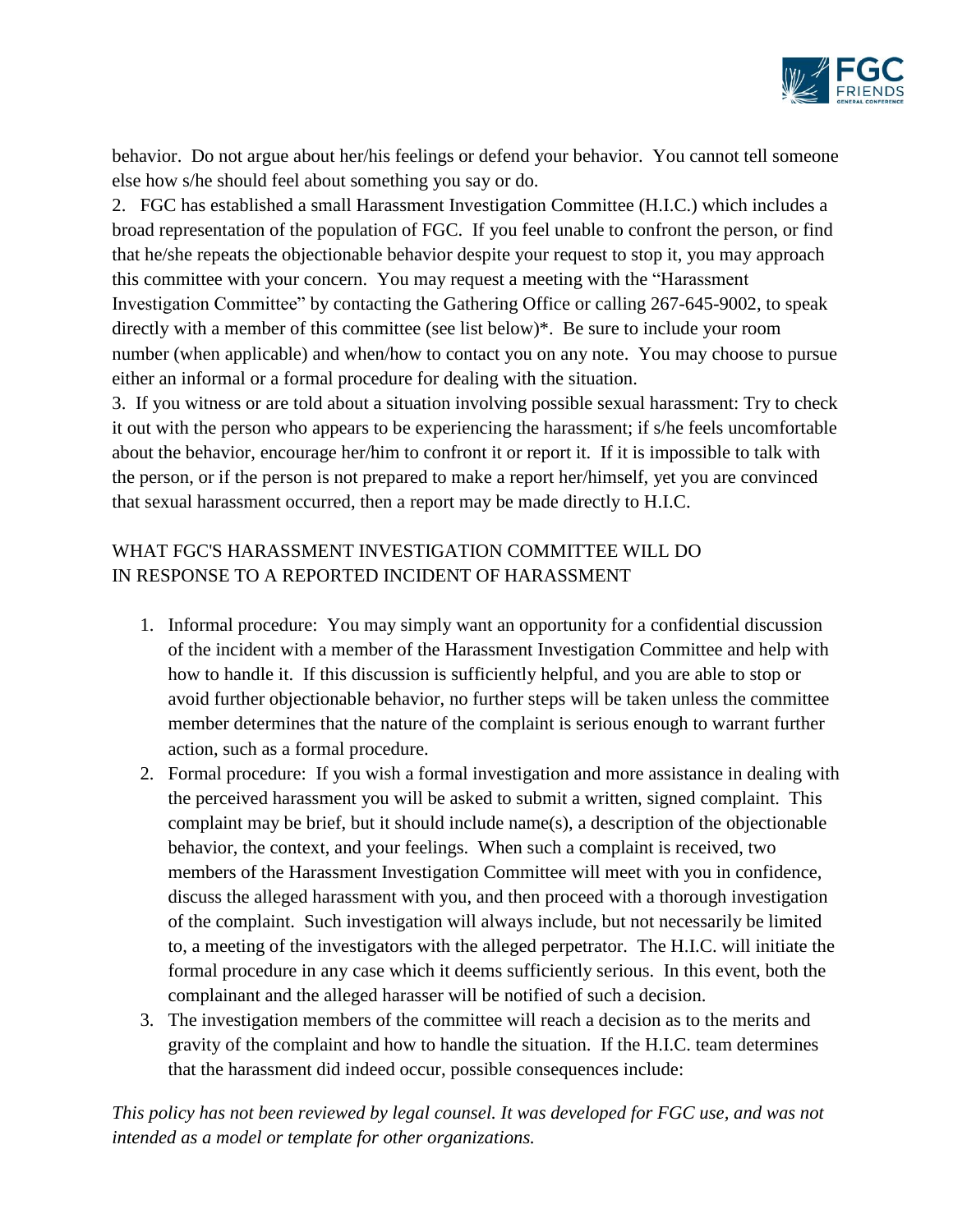

- a. Asking the harasser to acknowledge and stop the offending behavior;
- b. Requiring the harasser to stay away from the person who experienced the harassment for the duration of the Gathering,
- c. Requiring the harasser to leave the Gathering, and/or
- d. Refusing to accept the harasser at future Gatherings.

The investigating team will communicate its decision and the action taken to the individual who submitted the formal complaint and to the full H.I.C. Any decision to exclude a harasser from future Gatherings may be appealed by the harasser to the H.I.C. prior to the registration period for a subsequent Gathering.

- 4. Complaints will be treated with confidentiality and discretion. A brief report will be made of any formal investigation and the reports will be maintained by the General Secretary of FGC.
- 5. Every effort will be made to protect persons making bona fide complaints from any kind of retaliatory action.

## MANAGING SERIOUS CONFLICTS NOT BASED ON HARASSMENT

Conflicts not involving harassment are normally handled through less formal means. From time to time a conflict within the Gathering might prove resistant to less formal methods, have an explosive or particularly harmful nature, and/or require the kind of investigation used by H.I.C. Under those circumstances the Conference Coordinator may refer the matter to H.I.C. for investigation and resolution.

\*\*Members of the Harassment Investigation Committee include the presiding clerk, the clerk of LRCP and others selected from the Gathering community.

H.I.C. members serving on the 2020 Virtual Gathering, Frank Barch, Barry Crossno, David Haines, Michelle Bellows, David Nachman, Linda Hunter, John Skinner, Marian Beane, Claire Cohen

#### *Revised 5/20/20 for Virtual Gathering*